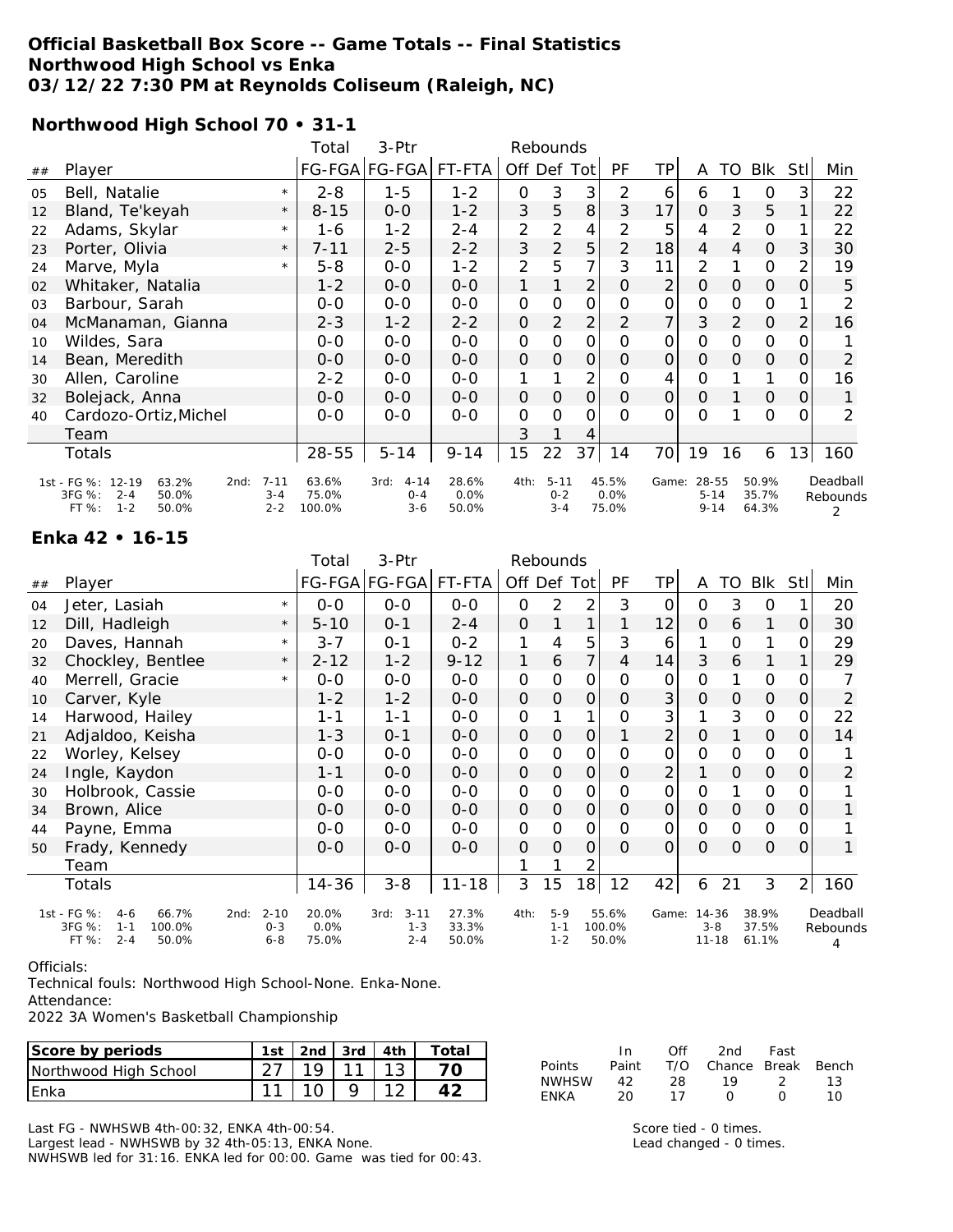#### **Northwood High School vs Enka 03/12/22 7:30 PM at Reynolds Coliseum (Raleigh, NC) 1st PERIOD Play-by-Play (Page 1)**

|                |          |                 | Time Score Margin HOME/VISITOR                                         |                | Time Score  |                       | Margin HOME/VISITOR |       |                                                                     |                                      |              |                  |
|----------------|----------|-----------------|------------------------------------------------------------------------|----------------|-------------|-----------------------|---------------------|-------|---------------------------------------------------------------------|--------------------------------------|--------------|------------------|
|                |          |                 | Jump ball won by Northwood High School                                 | 01:49          |             |                       |                     |       | ASSIST by McManaman, Gianna                                         |                                      |              |                  |
| 07:36          |          |                 | MISSED JUMPER by Bland, Te'keyah                                       |                | 01:37 10-23 | V <sub>13</sub>       |                     |       | GOOD! 3 PTR by Chockley, Bentlee                                    |                                      |              |                  |
| 07:36          |          |                 | REBOUND (DEF) by (TEAM)                                                | 01:37          |             |                       |                     |       | ASSIST by Daves, Hannah                                             |                                      |              |                  |
| 07:29          |          |                 | TURNOVR by Chockley, Bentlee                                           | 01:13          |             |                       |                     |       |                                                                     | MISSED LAYUP by Bland, Te'keyah      |              |                  |
| 07:17          | $0 - 3$  | V <sub>3</sub>  | GOOD! 3 PTR by Adams, Skylar                                           | 01:13          |             |                       |                     |       | REBOUND (OFF) by Porter, Olivia                                     |                                      |              |                  |
| 07:17          |          |                 | ASSIST by Marve, Myla                                                  |                |             |                       |                     |       |                                                                     |                                      |              |                  |
| 07:03          |          |                 | TURNOVR by Dill, Hadleigh                                              | 00:53          | $10 - 25$   | V 15                  |                     |       |                                                                     | GOOD! LAYUP by Allen, Caroline [PNT] |              |                  |
| 07:02<br>07:00 | $0-5$    | V <sub>5</sub>  | STEAL by Bell, Natalie                                                 | 00:53<br>00:30 |             |                       |                     |       | ASSIST by Adams, Skylar                                             |                                      |              |                  |
| 07:00          |          |                 | GOOD! LAYUP by Marve, Myla [PNT]<br>ASSIST by Bell, Natalie            | 00:30          | $11 - 25$   | V 14                  |                     |       | FOUL by Adams, Skylar (P1T4)                                        |                                      |              |                  |
| 06:53          |          |                 | <b>TURNOVR by Merrell, Gracie</b>                                      | 00:30          |             |                       |                     |       | GOOD! FT SHOT by Dill, Hadleigh<br>MISSED FT SHOT by Dill, Hadleigh |                                      |              |                  |
| 06:51          |          |                 | STEAL by Bland, Te'keyah                                               | 00:30          |             |                       |                     |       | REBOUND (DEF) by Porter, Olivia                                     |                                      |              |                  |
| 06:46          |          |                 | MISSED JUMPER by Bell, Natalie                                         |                | 00:11 11-27 | V 16                  |                     |       |                                                                     | GOOD! LAYUP by Bland, Te'keyah [PNT] |              |                  |
| 06:46          |          |                 | REBOUND (OFF) by Bland, Te'keyah                                       | 00:11          |             |                       |                     |       | ASSIST by McManaman, Gianna                                         |                                      |              |                  |
| 06:37          | $0 - 7$  | V <sub>7</sub>  | GOOD! LAYUP by Bland, Te'keyah [PNT]                                   |                |             |                       |                     |       |                                                                     |                                      |              |                  |
| 06:37          |          |                 | ASSIST by Bell, Natalie                                                |                |             |                       |                     | In    | Off                                                                 | 2nd                                  | Fast         |                  |
| 06:23          |          |                 | MISSED LAYUP by Chockley, Bentlee                                      |                |             |                       | 1st period-only     | Paint | T/O                                                                 | Chance                               | <b>Break</b> | Bench            |
| 06:23          |          |                 | BLOCK by Bland, Te'keyah                                               |                |             | Northwood High School |                     | 18    | 14                                                                  | 8                                    | 0            | 2                |
| 06:21          |          |                 | REBOUND (DEF) by Adams, Skylar                                         |                |             |                       | Enka                | 6     | 0                                                                   | 0                                    | 0            | $\boldsymbol{0}$ |
| 06:17          |          |                 | MISSED 3 PTR by Bell, Natalie                                          |                |             |                       |                     |       |                                                                     |                                      |              |                  |
| 06:17          |          |                 | REBOUND (OFF) by (TEAM)                                                |                |             |                       |                     |       |                                                                     |                                      |              |                  |
| 06:12          |          |                 | SUB IN: Harwood, Hailey                                                |                |             |                       |                     |       |                                                                     |                                      |              |                  |
| 06:12          |          |                 | SUB OUT: Merrell, Gracie                                               |                |             |                       |                     |       |                                                                     |                                      |              |                  |
| 06:11          | $0 - 9$  | V <sub>9</sub>  | GOOD! LAYUP by Marve, Myla [PNT]                                       |                |             |                       |                     |       |                                                                     |                                      |              |                  |
| 06:11          |          |                 | ASSIST by Bell, Natalie                                                |                |             |                       |                     |       |                                                                     |                                      |              |                  |
| 06:01          |          |                 | TURNOVR by Dill, Hadleigh                                              |                |             |                       |                     |       |                                                                     |                                      |              |                  |
| 06:00          |          |                 | STEAL by Marve, Myla                                                   |                |             |                       |                     |       |                                                                     |                                      |              |                  |
| 05:57          | $0 - 11$ | V <sub>11</sub> | GOOD! LAYUP by Bell, Natalie [PNT]                                     |                |             |                       |                     |       |                                                                     |                                      |              |                  |
| 05:57          |          |                 | ASSIST by Marve, Myla                                                  |                |             |                       |                     |       |                                                                     |                                      |              |                  |
| 05:54          |          |                 | TIMEOUT 30sec                                                          |                |             |                       |                     |       |                                                                     |                                      |              |                  |
| 05:36          | $2 - 11$ | V 9             | GOOD! LAYUP by Dill, Hadleigh [PNT]                                    |                |             |                       |                     |       |                                                                     |                                      |              |                  |
| 05:08          |          |                 | FOUL by Jeter, Lasiah (P1T1)                                           |                |             |                       |                     |       |                                                                     |                                      |              |                  |
| 05:07          |          |                 | MISSED LAYUP by Adams, Skylar                                          |                |             |                       |                     |       |                                                                     |                                      |              |                  |
| 05:07<br>04:47 | $4 - 11$ | V 7             | REBOUND (DEF) by Daves, Hannah<br>GOOD! JUMPER by Dill, Hadleigh [PNT] |                |             |                       |                     |       |                                                                     |                                      |              |                  |
| 04:29          | $4 - 14$ | V <sub>10</sub> | GOOD! 3 PTR by Porter, Olivia                                          |                |             |                       |                     |       |                                                                     |                                      |              |                  |
| 04:29          |          |                 | ASSIST by Bell, Natalie                                                |                |             |                       |                     |       |                                                                     |                                      |              |                  |
| 04:15          | $6 - 14$ | V8              | GOOD! LAYUP by Dill, Hadleigh [PNT]                                    |                |             |                       |                     |       |                                                                     |                                      |              |                  |
| 03:52          | $6 - 16$ | V <sub>10</sub> | GOOD! LAYUP by Porter, Olivia [PNT]                                    |                |             |                       |                     |       |                                                                     |                                      |              |                  |
| 03:43          |          |                 | FOUL by Bell, Natalie (P1T1)                                           |                |             |                       |                     |       |                                                                     |                                      |              |                  |
| 03:30          |          |                 | <b>TIMEOUT MEDIA</b>                                                   |                |             |                       |                     |       |                                                                     |                                      |              |                  |
| 03:27          |          |                 | TURNOVR by Jeter, Lasiah                                               |                |             |                       |                     |       |                                                                     |                                      |              |                  |
| 03:26          |          |                 | SUB IN: McManaman, Gianna                                              |                |             |                       |                     |       |                                                                     |                                      |              |                  |
| 03:26          |          |                 | SUB OUT: Adams, Skylar                                                 |                |             |                       |                     |       |                                                                     |                                      |              |                  |
| 03:12          |          |                 | FOUL by Dill, Hadleigh (P1T2)                                          |                |             |                       |                     |       |                                                                     |                                      |              |                  |
| 03:12          | $6-17$   |                 | V 11 GOOD! FT SHOT by Marve, Myla                                      |                |             |                       |                     |       |                                                                     |                                      |              |                  |
| 03:12          |          |                 | MISSED FT SHOT by Marve, Myla                                          |                |             |                       |                     |       |                                                                     |                                      |              |                  |
| 03:12          |          |                 | REBOUND (OFF) by Porter, Olivia                                        |                |             |                       |                     |       |                                                                     |                                      |              |                  |
| 03:10          | $6 - 19$ | V 13            | GOOD! TIP-IN by Porter, Olivia [PNT]                                   |                |             |                       |                     |       |                                                                     |                                      |              |                  |
| 03:07          |          |                 | MISSED JUMPER by Dill, Hadleigh                                        |                |             |                       |                     |       |                                                                     |                                      |              |                  |
| 03:07          |          |                 | REBOUND (OFF) by Daves, Hannah                                         |                |             |                       |                     |       |                                                                     |                                      |              |                  |
|                |          |                 |                                                                        |                |             |                       |                     |       |                                                                     |                                      |              |                  |
| 02:54          |          |                 | TURNOVR by Harwood, Hailey                                             |                |             |                       |                     |       |                                                                     |                                      |              |                  |
| 02:37          | $6 - 21$ | V <sub>15</sub> | GOOD! JUMPER by Marve, Myla                                            |                |             |                       |                     |       |                                                                     |                                      |              |                  |
| 02:37<br>02:21 |          |                 | ASSIST by Porter, Olivia<br>FOUL by Porter, Olivia (P1T2)              |                |             |                       |                     |       |                                                                     |                                      |              |                  |
| 02:13          |          |                 | <b>TURNOVR by Chockley, Bentlee</b>                                    |                |             |                       |                     |       |                                                                     |                                      |              |                  |
| 02:13          |          |                 | MISSED 3 PTR by Bell, Natalie                                          |                |             |                       |                     |       |                                                                     |                                      |              |                  |
| 02:13          |          |                 | REBOUND (OFF) by Bland, Te'keyah                                       |                |             |                       |                     |       |                                                                     |                                      |              |                  |
| 02:13          |          |                 | MISSED JUMPER by Bland, Te'keyah                                       |                |             |                       |                     |       |                                                                     |                                      |              |                  |
| 02:13          |          |                 | REBOUND (DEF) by Jeter, Lasiah                                         |                |             |                       |                     |       |                                                                     |                                      |              |                  |
| 01:58          |          |                 | FOUL by McManaman, Gianna (P1T3)                                       |                |             |                       |                     |       |                                                                     |                                      |              |                  |
| 01:58          |          |                 | MISSED FT SHOT by Chockley, Bentlee                                    |                |             |                       |                     |       |                                                                     |                                      |              |                  |
| 01:58          |          |                 | REBOUND (OFF) by (DEADBALL)                                            |                |             |                       |                     |       |                                                                     |                                      |              |                  |
| 01:58          | $7 - 21$ | V 14            | GOOD! FT SHOT by Chockley, Bentlee                                     |                |             |                       |                     |       |                                                                     |                                      |              |                  |
| 01:58          |          |                 | SUB IN: Adams, Skylar                                                  |                |             |                       |                     |       |                                                                     |                                      |              |                  |
| 01:58          |          |                 | SUB IN : Allen, Caroline                                               |                |             |                       |                     |       |                                                                     |                                      |              |                  |
| 01:58          |          |                 | SUB OUT: Marve, Myla                                                   |                |             |                       |                     |       |                                                                     |                                      |              |                  |
| 01:58          |          |                 | SUB OUT: Bell, Natalie                                                 |                |             |                       |                     |       |                                                                     |                                      |              |                  |
| 01:49          | $7-23$   | V 16            | GOOD! LAYUP by Bland, Te'keyah [PNT]                                   |                |             |                       |                     |       |                                                                     |                                      |              |                  |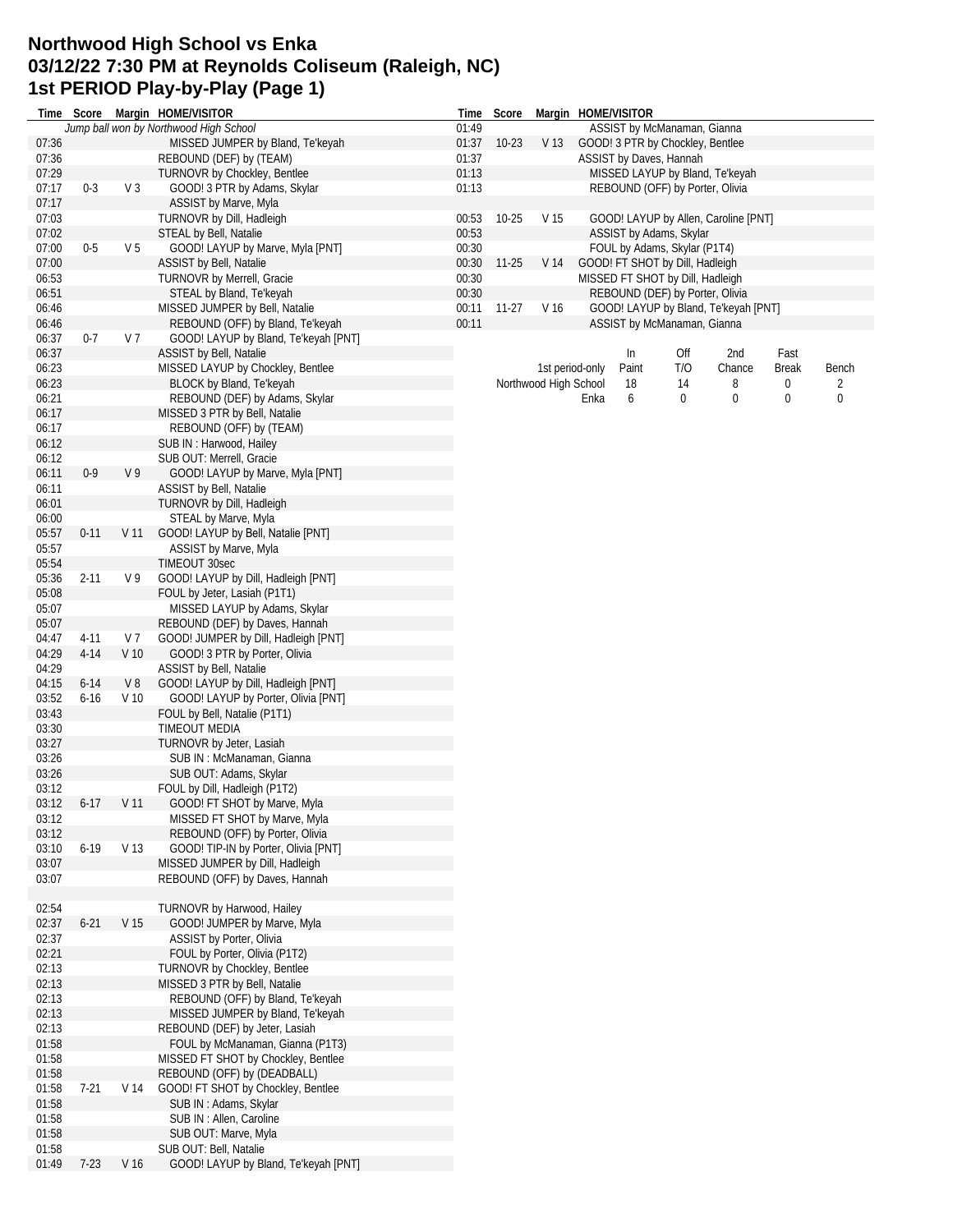# **Northwood High School vs Enka 03/12/22 7:30 PM at Reynolds Coliseum (Raleigh, NC) 2nd PERIOD Play-by-Play (Page 1)**

| Time  | Score       |                 | Margin HOME/VISITOR                       |       | Time Score |                       | Margin HOME/VISITOR                  |     |             |              |           |
|-------|-------------|-----------------|-------------------------------------------|-------|------------|-----------------------|--------------------------------------|-----|-------------|--------------|-----------|
| 08:00 |             |                 | SUB IN: McManaman, Gianna                 | 03:00 |            |                       | REBOUND (DEF) by Porter, Olivia      |     |             |              |           |
| 08:00 |             |                 | SUB IN: Allen, Caroline                   | 02:54 |            |                       | TURNOVR by Porter, Olivia            |     |             |              |           |
| 08:00 |             |                 | SUB OUT: Bland, Te'keyah                  | 02:45 |            |                       | MISSED 3 PTR by Adjaldoo, Keisha     |     |             |              |           |
| 08:00 |             |                 | SUB OUT: Bell, Natalie                    | 02:45 |            |                       | REBOUND (DEF) by Bland, Te'keyah     |     |             |              |           |
| 08:00 |             |                 | SUB IN: Harwood, Hailey                   | 02:45 |            |                       | TURNOVR by Bland, Te'keyah           |     |             |              |           |
| 08:00 |             |                 | SUB OUT: Merrell, Gracie                  | 02:42 |            |                       | MISSED 3 PTR by Dill, Hadleigh       |     |             |              |           |
| 07:53 |             |                 | MISSED LAYUP by Dill, Hadleigh            | 02:42 |            |                       | REBOUND (DEF) by Bell, Natalie       |     |             |              |           |
| 07:53 |             |                 | REBOUND (DEF) by McManaman, Gianna        | 02:29 | 19-42      | V 23                  | GOOD! 3 PTR by Porter, Olivia        |     |             |              |           |
| 07:46 |             |                 | TURNOVR by McManaman, Gianna              | 02:29 |            |                       | ASSIST by Adams, Skylar              |     |             |              |           |
| 07:24 |             |                 | MISSED JUMPER by Daves, Hannah            | 01:56 |            |                       | TURNOVR by Dill, Hadleigh            |     |             |              |           |
| 07:24 |             |                 | REBOUND (DEF) by Allen, Caroline          | 01:42 | 19-44      | V <sub>25</sub>       | GOOD! LAYUP by Bland, Te'keyah [PNT] |     |             |              |           |
| 07:19 |             |                 | TURNOVR by Allen, Caroline                | 01:42 |            |                       | ASSIST by Porter, Olivia             |     |             |              |           |
| 07:17 |             |                 | STEAL by Jeter, Lasiah                    | 01:24 |            |                       |                                      |     |             |              |           |
|       |             |                 |                                           |       |            |                       | SUB IN: Whitaker, Natalie            |     |             |              |           |
| 07:15 |             |                 | MISSED JUMPER by Chockley, Bentlee        | 01:24 |            |                       | SUB OUT: Bell, Natalie               |     |             |              |           |
| 07:15 |             |                 | REBOUND (OFF) by Chockley, Bentlee        | 01:24 |            |                       | SUB IN: Carver, Kyle                 |     |             |              |           |
| 07:10 |             |                 | <b>TURNOVR by Chockley, Bentlee</b>       | 01:24 |            |                       | SUB OUT: Daves, Hannah               |     |             |              |           |
|       |             |                 | Tie up - possession Northwood High School | 01:19 |            |                       | TURNOVR by Harwood, Hailey           |     |             |              |           |
| 07:07 | 11-30       | V <sub>19</sub> | GOOD! 3 PTR by McManaman, Gianna          | 01:17 |            |                       | SUB IN : Merrell, Gracie             |     |             |              |           |
| 07:07 |             |                 | ASSIST by Adams, Skylar                   | 01:17 |            |                       | SUB OUT: Harwood, Hailey             |     |             |              |           |
| 06:54 |             |                 | MISSED LAYUP by Chockley, Bentlee         | 01:08 |            |                       | TURNOVR by Porter, Olivia            |     |             |              |           |
| 06:54 |             |                 | BLOCK by Allen, Caroline                  | 00:52 |            |                       | FOUL by Adams, Skylar (P2T8)         |     |             |              |           |
| 06:52 |             |                 | REBOUND (DEF) by Adams, Skylar            | 00:52 | 20-44      | V <sub>24</sub>       | GOOD! FT SHOT by Chockley, Bentlee   |     |             |              |           |
| 06:48 |             |                 | TURNOVR by Adams, Skylar                  | 00:52 | 21-44      | V <sub>23</sub>       | GOOD! FT SHOT by Chockley, Bentlee   |     |             |              |           |
| 06:41 |             |                 | FOUL by Marve, Myla (P1T5)                | 00:52 |            |                       | SUB IN : Bell, Natalie               |     |             |              |           |
| 06:41 |             |                 | MISSED FT SHOT by Dill, Hadleigh          | 00:52 |            |                       | SUB OUT: Adams, Skylar               |     |             |              |           |
| 06:41 |             |                 | REBOUND (OFF) by (DEADBALL)               | 00:04 | $21 - 46$  | V 25                  | GOOD! JUMPER by Porter, Olivia [PNT] |     |             |              |           |
| 06:41 | 12-30       | V 18            | GOOD! FT SHOT by Dill, Hadleigh           |       |            |                       |                                      |     |             |              |           |
| 06:26 |             |                 | FOUL by Chockley, Bentlee (P1T3)          |       |            |                       | In                                   | Off | 2nd         | Fast         |           |
| 06:26 | 12-31       | V 19            | GOOD! FT SHOT by McManaman, Gianna        |       |            | 2nd period-only       | Paint                                | T/O | Chance      | <b>Break</b> | Bench     |
| 06:26 | $12 - 32$   | V <sub>20</sub> | GOOD! FT SHOT by McManaman, Gianna        |       |            | Northwood High School | 8                                    | 10  | 2           | 2            | 7         |
| 06:16 |             |                 |                                           |       |            |                       | 4                                    | 5   | $\mathbf 0$ | $\mathbf 0$  | $\pmb{0}$ |
|       |             |                 | FOUL by McManaman, Gianna (P2T6)          |       |            |                       | Enka                                 |     |             |              |           |
| 06:16 | $13-32$     | V 19            | GOOD! FT SHOT by Chockley, Bentlee        |       |            |                       |                                      |     |             |              |           |
| 06:16 | 14-32       | V 18            | GOOD! FT SHOT by Chockley, Bentlee        |       |            |                       |                                      |     |             |              |           |
| 06:16 |             |                 | SUB IN: Bell, Natalie                     |       |            |                       |                                      |     |             |              |           |
| 06:16 |             |                 | SUB OUT: McManaman, Gianna                |       |            |                       |                                      |     |             |              |           |
| 06:04 |             |                 | MISSED JUMPER by Bell, Natalie            |       |            |                       |                                      |     |             |              |           |
| 06:04 |             |                 | REBOUND (OFF) by Allen, Caroline          |       |            |                       |                                      |     |             |              |           |
| 06:01 | 14-34       | V <sub>20</sub> | GOOD! TIP-IN by Allen, Caroline [PNT]     |       |            |                       |                                      |     |             |              |           |
| 05:32 |             |                 | FOUL by Marve, Myla (P2T7)                |       |            |                       |                                      |     |             |              |           |
| 05:32 | 15-34       | V <sub>19</sub> | GOOD! FT SHOT by Chockley, Bentlee        |       |            |                       |                                      |     |             |              |           |
| 05:32 |             |                 | MISSED FT SHOT by Chockley, Bentlee       |       |            |                       |                                      |     |             |              |           |
| 05:32 |             |                 | REBOUND (DEF) by Marve, Myla              |       |            |                       |                                      |     |             |              |           |
| 05:20 |             |                 | MISSED LAYUP by Marve, Myla               |       |            |                       |                                      |     |             |              |           |
| 05:20 |             |                 | REBOUND (DEF) by Daves, Hannah            |       |            |                       |                                      |     |             |              |           |
| 05:10 |             |                 | TURNOVR by Dill, Hadleigh                 |       |            |                       |                                      |     |             |              |           |
| 05:09 |             |                 |                                           |       |            |                       |                                      |     |             |              |           |
|       |             |                 | STEAL by Porter, Olivia                   |       |            |                       |                                      |     |             |              |           |
| 05:06 | 15-36       | V <sub>21</sub> | GOOD! LAYUP by Porter, Olivia [FB/PNT]    |       |            |                       |                                      |     |             |              |           |
| 04:48 | $17-36$     | V <sub>19</sub> | GOOD! JUMPER by Daves, Hannah [PNT]       |       |            |                       |                                      |     |             |              |           |
| 04:29 |             |                 | TURNOVR by Adams, Skylar                  |       |            |                       |                                      |     |             |              |           |
|       | 04:27 19-36 | V 17            | GOOD! LAYUP by Dill, Hadleigh [PNT]       |       |            |                       |                                      |     |             |              |           |
| 04:27 |             |                 | ASSIST by Chockley, Bentlee               |       |            |                       |                                      |     |             |              |           |
| 04:27 |             |                 | SUB IN: Bland, Te'keyah                   |       |            |                       |                                      |     |             |              |           |
| 04:27 |             |                 | SUB OUT: Marve, Myla                      |       |            |                       |                                      |     |             |              |           |
| 04:13 |             |                 | MISSED JUMPER by Adams, Skylar            |       |            |                       |                                      |     |             |              |           |
| 04:13 |             |                 | REBOUND (DEF) by Harwood, Hailey          |       |            |                       |                                      |     |             |              |           |
| 04:10 |             |                 | TURNOVR by Harwood, Hailey                |       |            |                       |                                      |     |             |              |           |
| 04:09 |             |                 | STEAL by Bell, Natalia                    |       |            |                       |                                      |     |             |              |           |
| 04:00 | 19-39       | V <sub>20</sub> | GOOD! 3 PTR by Bell, Natalie              |       |            |                       |                                      |     |             |              |           |
| 04:00 |             |                 | ASSIST by Adams, Skylar                   |       |            |                       |                                      |     |             |              |           |
| 03:38 |             |                 | MISSED 3 PTR by Chockley, Bentlee         |       |            |                       |                                      |     |             |              |           |
| 03:38 |             |                 | REBOUND (DEF) by Bell, Natalie            |       |            |                       |                                      |     |             |              |           |
| 03:31 |             |                 | FOUL by Jeter, Lasiah (P2T4)              |       |            |                       |                                      |     |             |              |           |
| 03:31 |             |                 | TIMEOUT MEDIA                             |       |            |                       |                                      |     |             |              |           |
| 03:31 |             |                 | SUB IN: Adjaldoo, Keisha                  |       |            |                       |                                      |     |             |              |           |
| 03:31 |             |                 | SUB OUT: Jeter, Lasiah                    |       |            |                       |                                      |     |             |              |           |
|       |             |                 |                                           |       |            |                       |                                      |     |             |              |           |
| 03:21 |             |                 | MISSED 3 PTR by Bell, Natalie             |       |            |                       |                                      |     |             |              |           |
| 03:21 |             |                 | <b>BLOCK by Chockley, Bentlee</b>         |       |            |                       |                                      |     |             |              |           |
| 03:19 |             |                 | REBOUND (DEF) by Daves, Hannah            |       |            |                       |                                      |     |             |              |           |
| 03:00 |             |                 | MISSED JUMPER by Daves, Hannah            |       |            |                       |                                      |     |             |              |           |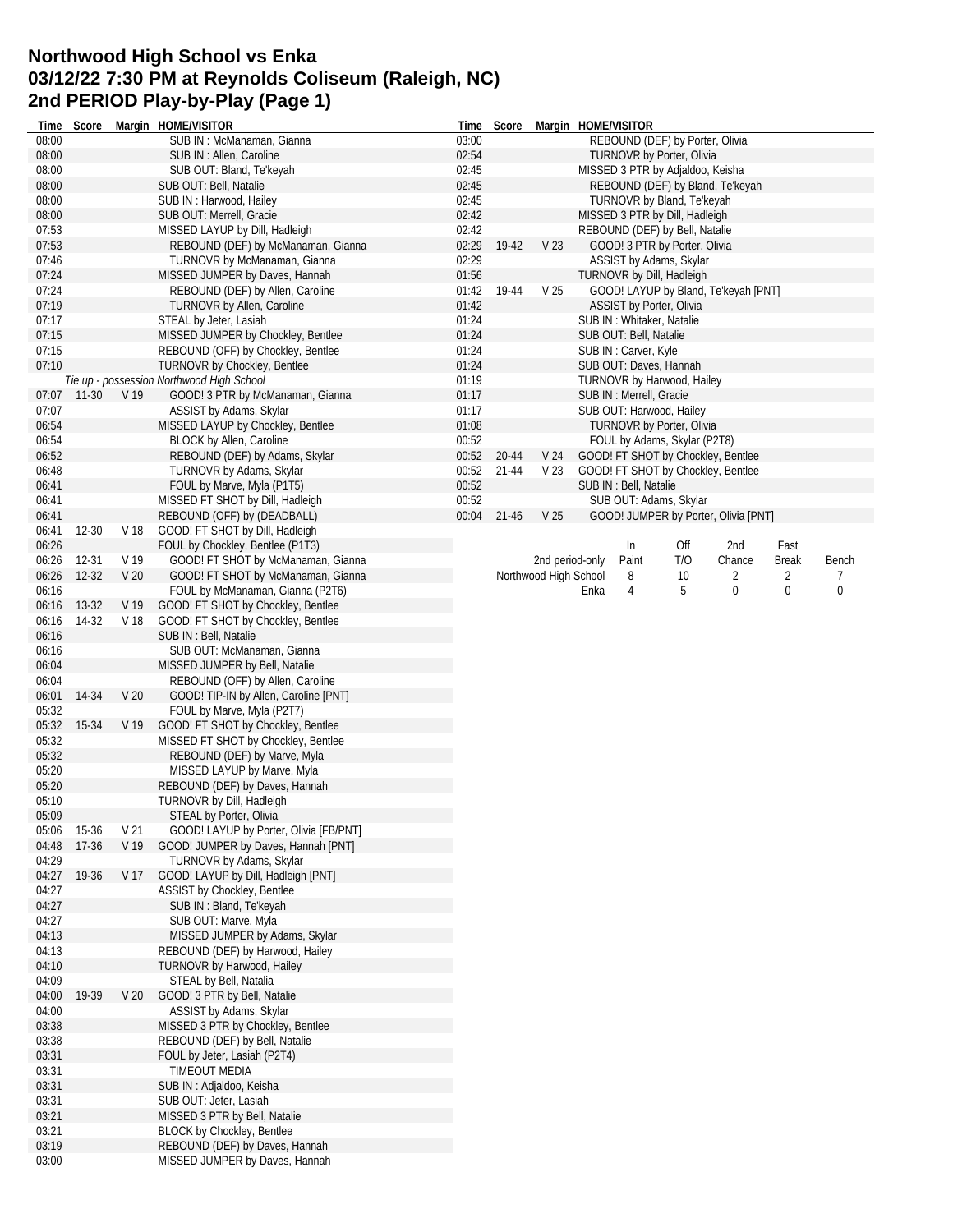# **Northwood High School vs Enka 03/12/22 7:30 PM at Reynolds Coliseum (Raleigh, NC) 3rd PERIOD Play-by-Play (Page 1)**

| Time           | Score |                 | Margin HOME/VISITOR                                          | Time  | Score |                       |      | Margin HOME/VISITOR                       |     |                                        |              |       |
|----------------|-------|-----------------|--------------------------------------------------------------|-------|-------|-----------------------|------|-------------------------------------------|-----|----------------------------------------|--------------|-------|
| 07:44          |       |                 | FOUL by Bland, Te'keyah (P1T1)                               | 02:43 | 28-55 | V <sub>27</sub>       |      |                                           |     | GOOD! JUMPER by Bland, Te'keyah [PNT]  |              |       |
| 07:44          | 22-46 | V 24            | GOOD! FT SHOT by Chockley, Bentlee                           | 02:43 |       |                       |      | <b>ASSIST by Porter, Olivia</b>           |     |                                        |              |       |
| 07:44          | 23-46 | V <sub>23</sub> | GOOD! FT SHOT by Chockley, Bentlee                           | 02:21 |       |                       |      | TIMEOUT MEDIA                             |     |                                        |              |       |
| 07:44          |       |                 | SUB IN: Adjaldoo, Keisha                                     | 02:21 |       |                       |      | SUB IN: Whitaker, Natalia                 |     |                                        |              |       |
| 07:44          |       |                 | SUB OUT: Merrell, Gracie                                     | 02:21 |       |                       |      | SUB OUT: Allen, Caroline                  |     |                                        |              |       |
| 07:42          |       |                 | <b>TURNOVR by Bland, Te'keyah</b>                            | 02:18 |       |                       |      | MISSED 3 PTR by Daves, Hannah             |     |                                        |              |       |
| 07:25          |       |                 | MISSED JUMPER by Daves, Hannah                               | 02:18 |       |                       |      |                                           |     | REBOUND (DEF) by Whitaker, Natalia     |              |       |
| 07:25          |       |                 | BLOCK by Bland, Te'keyah                                     | 02:12 |       |                       |      | FOUL by Adjaldoo, Keisha (P1T5)           |     |                                        |              |       |
| 07:23          |       |                 | REBOUND (OFF) by (TEAM)                                      | 02:06 |       |                       |      | FOUL by Daves, Hannah (P3T6)              |     |                                        |              |       |
| 07:21          |       |                 | <b>TURNOVR by Chockley, Bentlee</b>                          | 02:04 | 28-57 | V <sub>29</sub>       |      |                                           |     | GOOD! LAYUP by Bland, Te'keyah [PNT]   |              |       |
| 07:16          |       |                 | MISSED LAYUP by Marve, Myla                                  | 02:04 |       |                       |      | ASSIST by McManaman, Gianna               |     |                                        |              |       |
| 07:16          |       |                 | REBOUND (DEF) by Daves, Hannah                               | 01:39 |       |                       |      | FOUL by Bland, Te'keyah (P3T5)            |     |                                        |              |       |
|                |       | V <sub>21</sub> | GOOD! LAYUP by Adjaldoo, Keisha [PNT]                        | 01:39 |       |                       |      |                                           |     |                                        |              |       |
| 06:59          | 25-46 |                 |                                                              |       |       |                       |      |                                           |     | MISSED FT SHOT by Daves, Hannah        |              |       |
| 06:45          |       |                 | MISSED LAYUP by Bland, Te'keyah                              | 01:39 |       |                       |      | REBOUND (OFF) by (DEADBALL)               |     |                                        |              |       |
| 06:45          |       |                 | REBOUND (OFF) by Bland, Te'keyah                             | 01:39 |       |                       |      |                                           |     | MISSED FT SHOT by Daves, Hannah        |              |       |
| 06:42          |       |                 | FOUL by Jeter, Lasiah (P3T1)                                 | 01:39 |       |                       |      | REBOUND (DEF) by (TEAM)                   |     |                                        |              |       |
| 06:42          |       |                 | MISSED FT SHOT by Bland, Te'keyah                            | 01:39 |       |                       |      | SUB IN: Marve, Myla                       |     |                                        |              |       |
| 06:42          |       |                 | REBOUND (OFF) by (DEADBALL)                                  | 01:39 |       |                       |      | SUB OUT: Bland, Te'keyah                  |     |                                        |              |       |
| 06:42          | 25-47 | V 22            | GOOD! FT SHOT by Bland, Te'keyah                             | 01:39 |       |                       |      | SUB IN : Merrell, Gracie                  |     |                                        |              |       |
| 06:27          |       |                 | FOUL by Marve, Myla (P3T2)                                   | 01:39 |       |                       |      | SUB OUT: Harwood, Hailey                  |     |                                        |              |       |
| 06:25          |       |                 | SUB IN: Allen, Caroline                                      | 01:31 |       |                       |      |                                           |     | MISSED 3 PTR by McManaman, Gianna      |              |       |
| 06:25          |       |                 | SUB OUT: Marve, Myla                                         | 01:31 |       |                       |      | REBOUND (OFF) by Porter, Olivia           |     |                                        |              |       |
| 06:23          |       |                 | TURNOVR by Jeter, Lasiah                                     | 01:18 |       |                       |      |                                           |     | MISSED JUMPER by Whitaker, Natalia     |              |       |
| 06:18          |       |                 | STEAL by Adams, Skylar                                       | 01:18 |       |                       |      |                                           |     | REBOUND (OFF) by Adams, Skylar         |              |       |
| 06:16          |       |                 | FOUL by Chockley, Bentlee (P2T2)                             | 01:14 |       |                       |      | MISSED JUMPER by Marve, Myla              |     |                                        |              |       |
| 06:16          |       |                 | MISSED FT SHOT by Adams, Skylar                              | 01:14 |       |                       |      |                                           |     | REBOUND (DEF) by Chockley, Bentlee     |              |       |
| 06:16          |       |                 | REBOUND (OFF) by (DEADBALL)                                  | 01:03 |       |                       |      | TURNOVR by Dill, Hadleigh                 |     |                                        |              |       |
| 06:16          |       |                 | MISSED FT SHOT by Adams, Skylar                              | 01:02 |       |                       |      | STEAL by McManaman, Gianna                |     |                                        |              |       |
| 06:16          |       |                 | REBOUND (DEF) by Chockley, Bentlee                           |       |       |                       |      | Tie up - possession Northwood High School |     |                                        |              |       |
| 06:16          |       |                 | SUB IN: Harwood, Hailey                                      | 00:40 |       |                       |      | MISSED 3 PTR by Porter, Olivia            |     |                                        |              |       |
| 06:16          |       |                 | SUB OUT: Jeter, Lasiah                                       | 00:40 |       |                       |      |                                           |     | REBOUND (OFF) by Whitaker, Natalia     |              |       |
| 06:11          |       |                 | MISSED LAYUP by Chockley, Bentlee                            | 00:29 |       |                       |      |                                           |     | TURNOVR by McManaman, Gianna           |              |       |
| 06:11          |       |                 | BLOCK by Bland, Te'keyah                                     | 00:27 |       |                       |      | SUB IN: Carver, Kyle                      |     |                                        |              |       |
| 06:10          |       |                 | REBOUND (DEF) by Bland, Te'keyah                             | 00:27 |       |                       |      | SUB OUT: Adjaldoo, Keisha                 |     |                                        |              |       |
| 06:03          |       |                 | MISSED JUMPER by Adams, Skylar                               | 00:17 |       |                       |      | MISSED 3 PTR by Carver, Kyle              |     |                                        |              |       |
| 06:03          |       |                 | BLOCK by Daves, Hannah                                       | 00:17 |       |                       |      | REBOUND (DEF) by Marve, Myla              |     |                                        |              |       |
| 06:02          |       |                 | REBOUND (OFF) by (TEAM)                                      | 00:10 |       |                       |      | TURNOVR by Porter, Olivia                 |     |                                        |              |       |
| 05:56          |       |                 |                                                              |       |       |                       |      |                                           |     |                                        |              |       |
|                |       |                 |                                                              |       |       |                       |      |                                           |     |                                        |              |       |
|                |       |                 | FOUL by Daves, Hannah (P1T3)                                 | 00:09 |       |                       |      | STEAL by Chockley, Bentlee                |     |                                        |              |       |
| 05:48          |       |                 | MISSED 3 PTR by Bell, Natalie                                | 00:07 | 30-57 | V 27                  |      |                                           |     | GOOD! LAYUP by Chockley, Bentlee [PNT] |              |       |
| 05:48          |       |                 | REBOUND (OFF) by Adams, Skylar                               |       |       |                       |      |                                           |     |                                        |              |       |
| 05:43          |       |                 | FOUL by Daves, Hannah (P2T4)                                 |       |       |                       |      | In                                        | Off | 2nd                                    | Fast         |       |
| 05:43          | 25-48 | V <sub>23</sub> | GOOD! FT SHOT by Adams, Skylar                               |       |       | 3rd period-only       |      | Paint                                     | T/O | Chance                                 | <b>Break</b> | Bench |
| 05:43          | 25-49 | V 24            | GOOD! FT SHOT by Adams, Skylar                               |       |       | Northwood High School |      | 6                                         | 0   | 3                                      | 0            | 0     |
| 05:37          |       |                 | TURNOVR by Dill, Hadleigh                                    |       |       |                       | Enka | 4                                         | 5   | $\mathbf 0$                            | $\mathbf 0$  | 5     |
| 05:35          |       |                 | STEAL by Porter, Olivia                                      |       |       |                       |      |                                           |     |                                        |              |       |
| 05:35          |       |                 | MISSED JUMPER by Porter, Olivia                              |       |       |                       |      |                                           |     |                                        |              |       |
| 05:35          |       |                 | REBOUND (DEF) by Dill, Hadleigh                              |       |       |                       |      |                                           |     |                                        |              |       |
| 05:24          |       |                 | FOUL by Bell, Natalia (P2T3)                                 |       |       |                       |      |                                           |     |                                        |              |       |
| 05:23          |       |                 | MISSED JUMPER by Dill, Hadleigh                              |       |       |                       |      |                                           |     |                                        |              |       |
| 05:23          |       |                 | REBOUND (DEF) by Bell, Natalie                               |       |       |                       |      |                                           |     |                                        |              |       |
| 05:03          |       |                 | MISSED 3 PTR by Porter, Olivia                               |       |       |                       |      |                                           |     |                                        |              |       |
| 05:03          |       |                 |                                                              |       |       |                       |      |                                           |     |                                        |              |       |
|                |       |                 | REBOUND (DEF) by Chockley, Bentlee                           |       |       |                       |      |                                           |     |                                        |              |       |
| 04:50          |       |                 | MISSED JUMPER by Chockley, Bentlee                           |       |       |                       |      |                                           |     |                                        |              |       |
| 04:50          |       |                 | BLOCK by Bland, Te'keyah                                     |       |       |                       |      |                                           |     |                                        |              |       |
| 04:49          |       |                 | REBOUND (DEF) by Bland, Te'keyah                             |       |       |                       |      |                                           |     |                                        |              |       |
| 04:41          | 25-51 | V <sub>26</sub> | GOOD! JUMPER by Bland, Te'keyah                              |       |       |                       |      |                                           |     |                                        |              |       |
| 04:41          |       |                 | ASSIST by Porter, Olivia                                     |       |       |                       |      |                                           |     |                                        |              |       |
| 04:26          |       |                 | MISSED JUMPER by Dill, Hadleigh                              |       |       |                       |      |                                           |     |                                        |              |       |
| 04:26          |       |                 | REBOUND (DEF) by Bland, Te'keyah                             |       |       |                       |      |                                           |     |                                        |              |       |
| 04:01          |       |                 | TURNOVR by Bland, Te'keyah                                   |       |       |                       |      |                                           |     |                                        |              |       |
| 04:01          |       |                 | FOUL by Bland, Te'keyah (P2T4)                               |       |       |                       |      |                                           |     |                                        |              |       |
| 04:01          |       |                 | SUB IN: McManaman, Gianna                                    |       |       |                       |      |                                           |     |                                        |              |       |
| 04:01          |       |                 | SUB OUT: Bell, Natalie                                       |       |       |                       |      |                                           |     |                                        |              |       |
| 03:49          | 28-51 | V <sub>23</sub> | GOOD! 3 PTR by Harwood, Hailey                               |       |       |                       |      |                                           |     |                                        |              |       |
| 03:49          |       |                 | ASSIST by Chockley, Bentlee                                  |       |       |                       |      |                                           |     |                                        |              |       |
| 03:12          | 28-53 | V <sub>25</sub> | GOOD! LAYUP by Porter, Olivia [PNT]                          |       |       |                       |      |                                           |     |                                        |              |       |
| 02:55          |       |                 | MISSED JUMPER by Chockley, Bentlee                           |       |       |                       |      |                                           |     |                                        |              |       |
| 02:55<br>02:53 |       |                 | BLOCK by Bland, Te'keyah<br>REBOUND (DEF) by Bland, Te'keyah |       |       |                       |      |                                           |     |                                        |              |       |